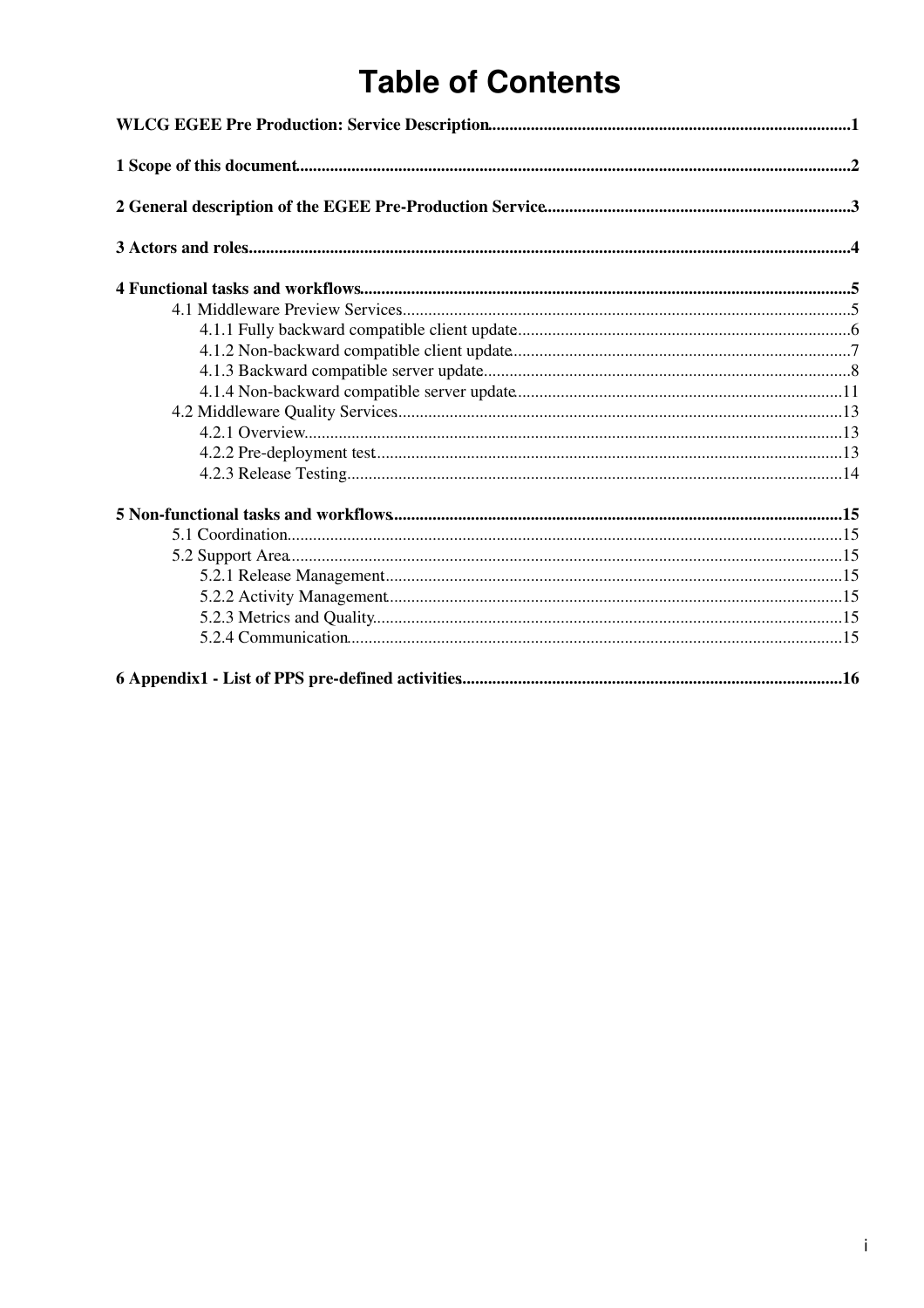# <span id="page-1-0"></span>**WLCG EGEE Pre Production: Service Description**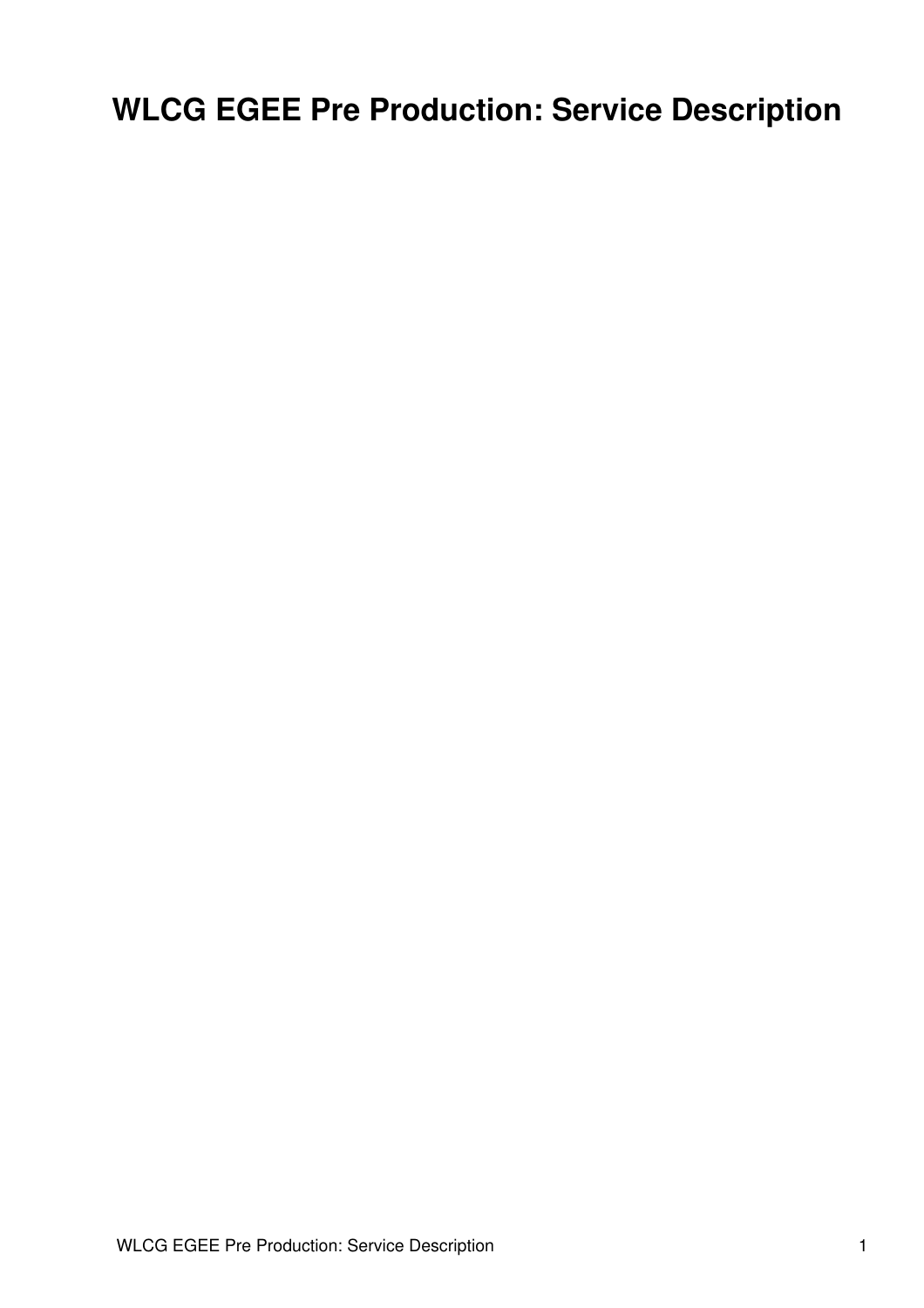# <span id="page-2-0"></span>**1 Scope of this document**

This page describes the internal organisation of the EGEE/WLCG Pre-Production Service.

In particular actors, roles, systems, interfaces, workflows and detailed tasks needed for the implementation of the use cases described in [PreProductionUseCases](https://twiki.cern.ch/twiki/bin/view/LCG/PreProductionUseCases) are detailed.

In addition to that, this document develops also the second major use case of the pre-production, the distributed gLite deployment testing.

The document is addressed to ROC managers, site managers in the pre-production orbit, and members of the middleware certification and release teams (SA1/SA3). It provides guidelines for the communication among different partners involved at various title in the pre-production activity. Therefore its final version, as well as each major revision, must be subject to the approval of representatives of:

- Operation Coordination Centre (SA1)
- Certification and Release teams (SA3)
- EGEE ROC Managers (SA1)

Minor changes, namely those dealing with purely technical details, may be decided by the Pre-Production Coordination and notified to the concerned partners.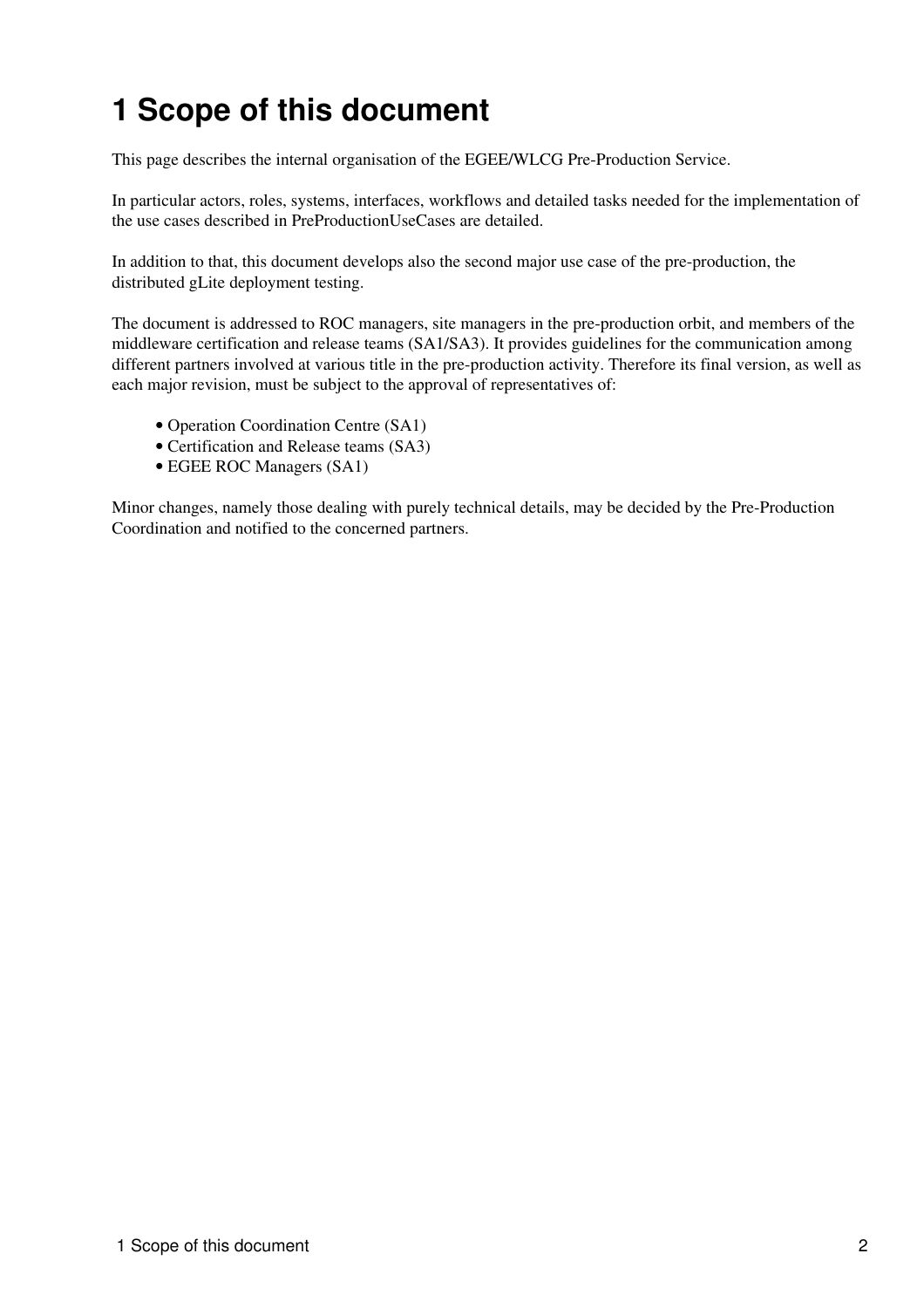## <span id="page-3-0"></span>**2 General description of the EGEE Pre-Production Service**

The EGEE Pre-Production provides access to grid services in preview to WLCG/EGEE interested users, in order to test, evaluate and give feedback to changes and new features of the middleware.

In addition to that, the pre-production extends the middleware certification activity, helping to evaluate deployment procedures, [inter]operability and basic functionality of the software against operational scenarios reflecting real production conditions

The service is organised in two **functional areas** - *Middleware Quality Services* (MQS) and *Middleware Preview Services* (MPS) - which are meant to pursue the aforesaid main objectives, and one **support area**, including all the services/activities needed in support to that (e.g. coordination, release management etc.)

The three service areas are staffed by the EGEE regions and respond to the PPS Coordination.



[ps]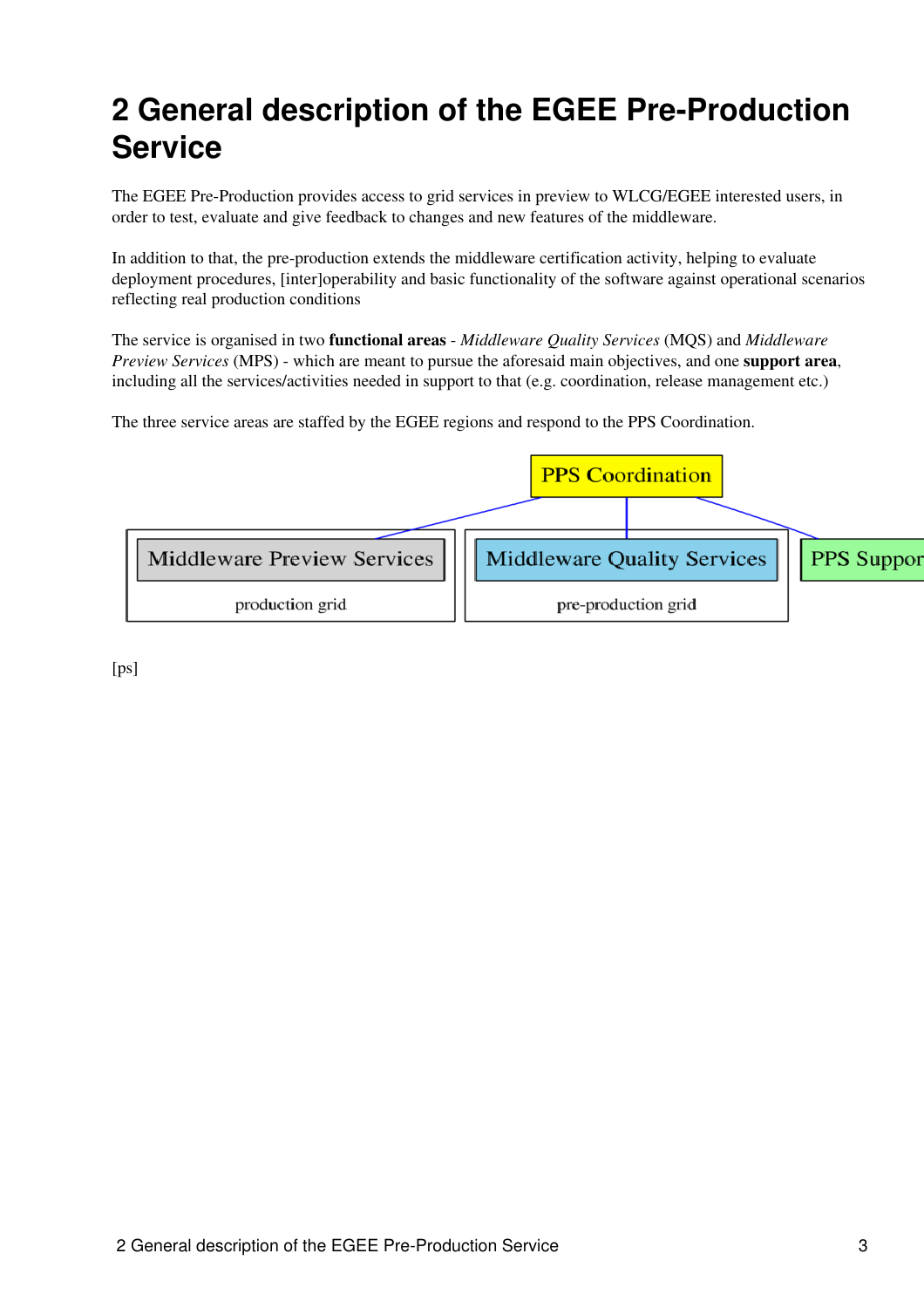## <span id="page-4-0"></span>**3 Actors and roles**

Resources to implement the workflows described later on in this document are from:

- EGEE/SA1: Operations Teams (OCC + EGEE Regions)
- EGEE/SA3: Integration, Testing and Release Teams (CERN + partners in the EGEE Regions )
- EGEE/JRA1: gLite Middleware Development
- VOs: represented by EIS team for HEP VOs and EGEE/NA4 for non-HEP ones
- TMB: EGEE Technical Management Board

The roles are:

- PPS Coordinator
- Regional Manager
- ITR contact: a contact person in the Integration, Testing and Release Team
- Developer: a contact person from the developers' teams
- Release Manager: a member of SA3 responsible for the content and distribution of the gLite release
- PPS Repository Manager: The maintainer of special software repositories used in PPS
- PPS *member* site: a grid site supporting the Middleware Quality Services (deployment testing, release testing. PPS monitoring infrastructure). Sites in this category normally advertise their grid services in the pre-production Information System
- PPS *partner* site: a grid site **in production** supporting the Middleware Preview Services (support to pilots, hosting new client versions). Sites in this category advertise their grid services in the production Information System. They are furtherly categorised into:
	- Silver Partners (or Silver Sites): Sites supporting the installation of non-backward-compatible ♦ client updates
	- Gold Partners (or Gold Sites): Sites providing support for pilots services in case of ♦ backward-compatible server updates
	- Platinum Partners (or Platinum Sites): Sites providing support for pilots services in case of ♦ non-backward-compatible server updates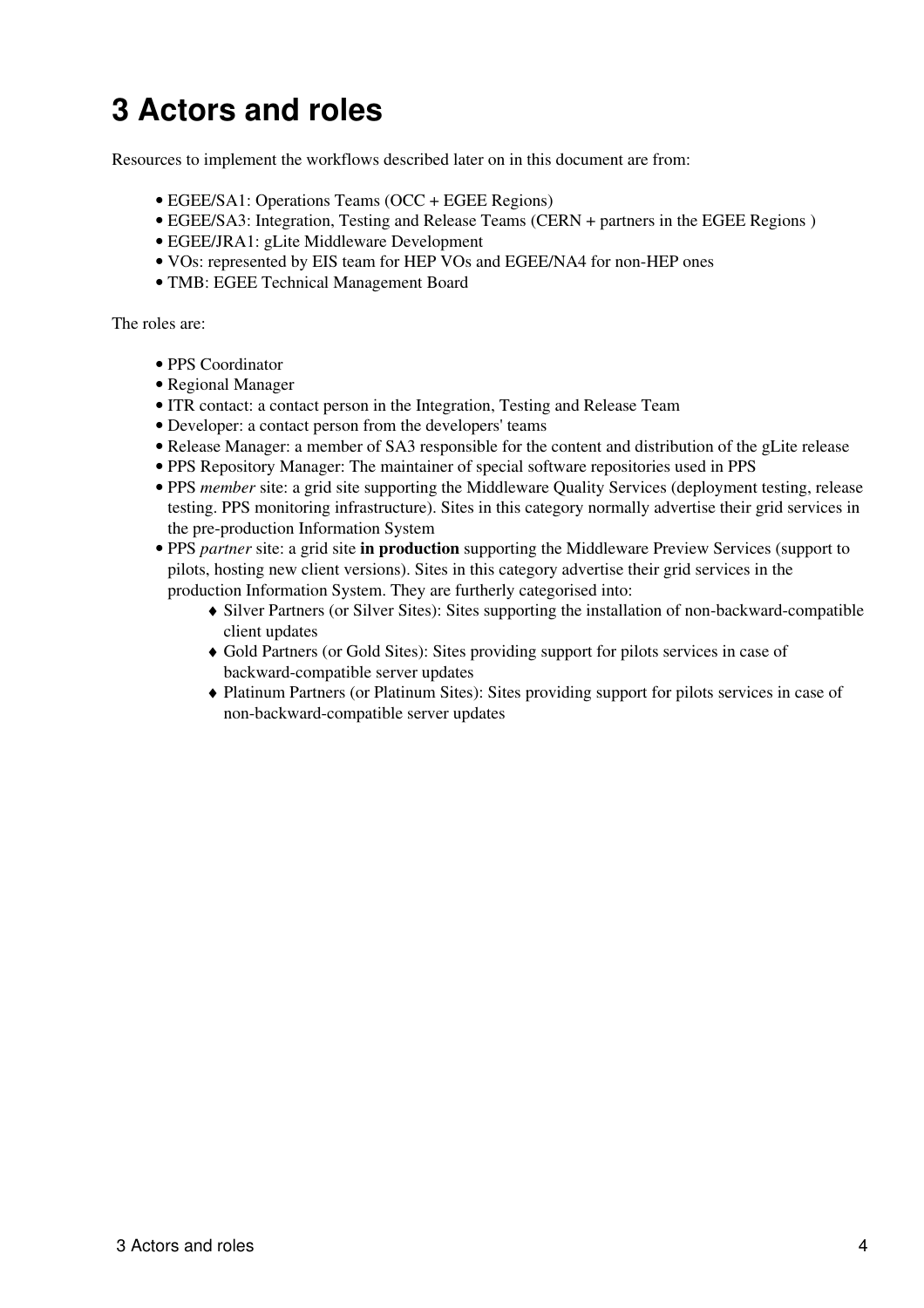## <span id="page-5-0"></span>**4 Functional tasks and workflows**

In this section the functional tasks for sites, regions and coordination bodies are described, as well as the workflows in the context of which they are run.

Together with the task description, a basic estimation of the needed effort is given. The estimate provided is based on the past-two-year experiences both from PPS and from the *experimental production services* activities.

Apart from the planning purposes, the basic "value" of a taks will be used in PPS also in order to measure the work performed by the various contributors upon completion of the task, as described in the paragraph Activity Management.

The units used are  $(FTE = Full Time Equivalent):$ 

- $PH = 1$  FTE x hour = 1 person hour
- $PD = 1$  FTE x day (8 hours)
- $PW = 1$  FTE x 5 working days
- $PM = 1$  FTE x 20 working days

The conversion table is (of course):

- $PH = 1$  person hour
- $\bullet$  PD  $=$  8PH
- $\bullet$  PW = 5PD = 40PH
- $PM = 4PW = 20PD = 160PH$

### <span id="page-5-1"></span>**4.1 Middleware Preview Services**

The mission of the Middleware Preview Services is, in general, *to offer previews of new middleware functionalities to interested users* .

More particularly, the middleware previews can be further distinguished into two major classes:

- Previews of client tools (changes/additions affecting Worker Nodes, User Interfaces, VOBOXes)
- Previews of grid services (a.k.a. *pilot* or *experimental* services)

Updates and new releases affecting the two classes are treated in two completely different ways as it is detailed in the next sections.

New versions of both client tools and middleware services are made available and selectable to users from the VOs in the production environment (using the production information system and accessing production reousces). While for the clients this happens in a semi-automated way, instances of grid services are created only on-demand, meaning that use cases, scope and goals of each pilot have to be agreed in advance between the interested VOs and the PPS.

In other words, there is no more a permanent instance of every service made available to users by default as it was the case in the previous implementation of the PPS.

A lightweight involvement of the regions is required in support to the process of distributing new clients, basically limited to make a certain number of sites accessible by the automated distribution tools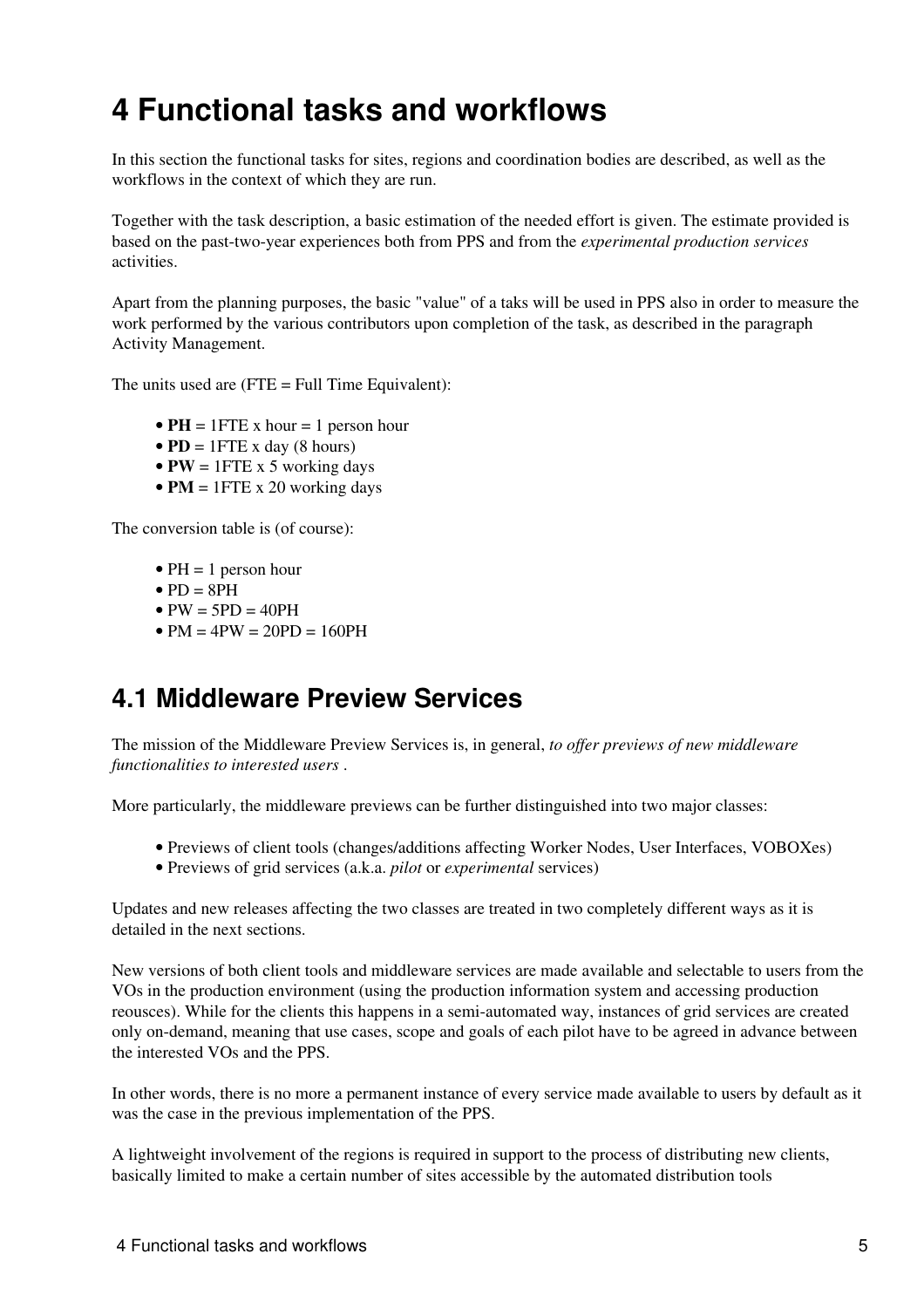A more significant involvement may be required to the regions in support to pilots of services, namely in order to

- set-up the pilot service $(s)$
- manage of the pilot (interface with VOs during the exploitation, wrap-up results)
- wrap-up feedback for middleware release team

It is however to be noticed that the effort needed to run pilot services is not be allocated by the regions on a permanent way but rather shifted, upon demand, from the production tasks.

In order to simplify the process of finding, upon demand, a site available to run a pilot, a pre-registration to certain set of tasks is required.

The partner sites are requested to express their potential interest in the pilot activities in advance and are consequently classified as *Silver* , *Gold* and *Platinum* partners, according to the level of support they are ready to make should the need arise;

- Silver Partners (or Silver Sites): Sites supporting the installation of non-backward-compatible client updates
- Gold Partners (or Gold Sites): Sites providing support for pilots services in case of backward-compatible server updates or new services
- Platinum Partners (or Platinum Sites): Sites providing support for pilots services in case of non-backward-compatible server updates

When a new pilot is needed the PPS Coordinator will start looking-up for resources from those "bins"

### <span id="page-6-0"></span>**4.1.1 Fully backward compatible client update**

The detailed use case can be read in the [Pre-Production Use Cases](https://twiki.cern.ch/twiki/bin/view/LCG/PreProductionUseCases) document and is included below.

#### $\blacksquare$  Show Use Case  $\blacksquare$  Hide Use Case

Definition: By *backward compatible client update* we mean specifically those clients updates where no variables (e.g. YAIM variables) are to be changed and **no new variables** are added to configuration [\(\\*\).](https://twiki.cern.ch/twiki/bin/view/LCG/PreProductionUseCasesNotes#NoNewVariables)

A predominant fraction of client updates falls in this category, the notable characteristics of which are:

- New clients are compatible with old servers
- Updates often related to bug fixes ime-to-production is more important for VOs
- Empty set of configuration instructions in release notes extended test of release notes in PPS not needed

The new clients are distributed, possibly **before the certification is complete**, to collaborating sites **in production**, and made available for the VOs to test. As a preconditions to be distributed, the software must have passed a first round of basic certification tests although the full certification process my be not completed yet. The patches in certification that have reached this level of "maturity" are identified and flagged [\(\\*\)](https://twiki.cern.ch/twiki/bin/view/LCG/PreProductionUseCasesNotes#FlaggedPatches) by SA3.

The installation of new clients at the sites does not affect the existing production instances, so that, the site is still fully functional for the production work.

These "preview" installations inherit the same local settings used by the production clients (e.g. environment settings in profile.d).

There is a dedicated tag in the production information system (using the attribute

GlueHostApplicationSoftwareRunTimeEnvironment ) to announce that a site supports these non-certified releases.

The distribution, installation and publishing of independent versions of clients is handled by a [centralised](https://twiki.cern.ch/twiki/bin/view/LCG/WnTarOnSiteUsage)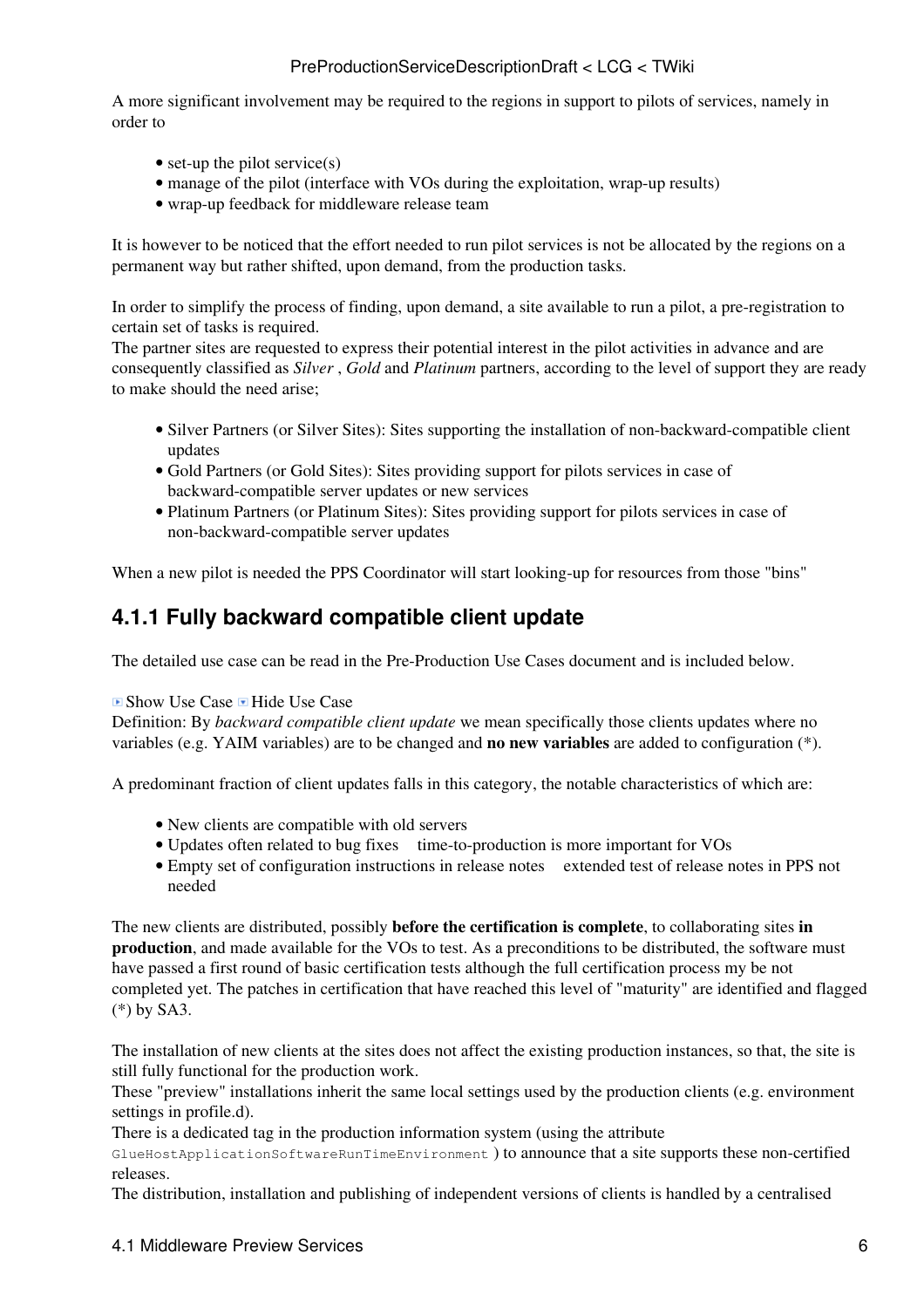[mechanism](https://twiki.cern.ch/twiki/bin/view/LCG/WnTarOnSiteUsage).

The "live" map of the distribution of new versions over the various sites is available in a web page in the pre-production website. Users from the VOs are able to select the desired version using a particular requirement in the jdl. This feature is available by default only to users submitting **through the gLite WMS**. Jobs submitted bypassing the WMS will use instead the standard "production" version of the clients.

The deployment of a new client version in pre-production starts when the *release manager* (from SA3) decides that a patch in certification (Status="In certification") can be "moved" to this deployment area. As a consequence of this decision, the following actions are triggered and carried-out **in parallel with the standard certification**

- 1. Creation of the tarball
- 2. Distribution to the sites (ideally using a SAM job)
- 3. Local testing at the sites (ideally using a SAM job)
- 4. Publication of the tag in the information system ideally using the same SAM job and through the *lcg-ManageVOTag* command)
- 5. Update of the "release bulletin" documenting the versions available at the various sites (this can be done automatically on the PPS web site based on the information extracted from Savannah)
- 6. General notification to potentially interested subjects (e.g. broadcasts to VOs and ROCs).
- Personal notification to specifically interested subjects (e.g. the originator(s) of the bug(s)/request(s) 7. fixed by a patch released) with the invitation to verify the provided solution.

Immediately after the deployment of a new client version, a dedicated public channel is made available to users to provide feedback. The feedback provided is taken into account within the parallel certification process and eventually it is propagated and summarised in the release notes. In particular the release notes mention explicitly the case in which **no feedback** was provided.

After the parallel certification and preview phases are completed, if the release notes are confirmed not to contain any special configuration information, and limited to the platforms on which an installation test was done in certification, the release is deployed in production with no further deployment testing.

Workflows and tasks to be detailed

### <span id="page-7-0"></span>**4.1.2 Non-backward compatible client update**

The detailed use case can be read in the [Pre-Production Use Cases](https://twiki.cern.ch/twiki/bin/view/LCG/PreProductionUseCases) document and is included below.

#### ■ Show Use Case ■ Hide Use Case

Definition: client updates where interventions on the environment or extra configuration is needed.

The relevant characteristics of this category of updates are:

- Updates often related to new features ime-to-production must comply to VO schedules but not dramatic from the service point of view
- Configuration instructions may be needed in release notes pre-deployment test of release notes is needed
- New clients are still compatible with old servers. The case of incompatibility is dealt with together with the case of [non backward compatible server update](https://twiki.cern.ch/twiki/bin/edit/LCG/NBCServer?topicparent=LCG.PreProductionServiceDescriptionDraft;nowysiwyg=1)

From the VO perspective the way this use case works is exactly the same as the previous one, with some considerations needed.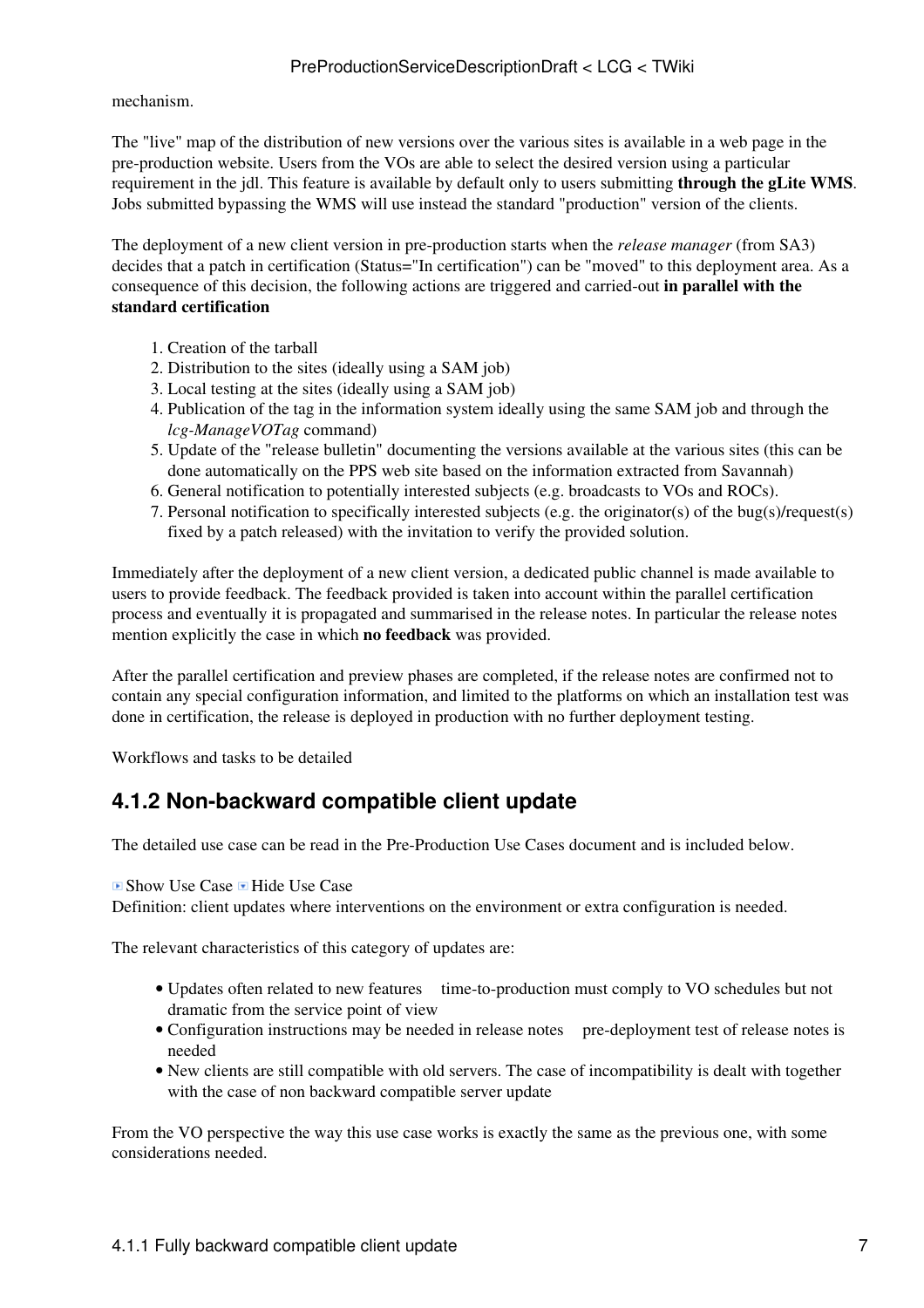A local configuration actions are in general needed, the new clients cannot be simply "pushed" to the sites by the deployment team as in the previous case. So a longer elapsed time for deployment has to be expected.

In fact the operations to be performed after the decision to deploy the client in preview is taken are:

- 1. *Creation of the tarball*
- 2. Distribution of the client to a number of selected production sites ([PP "Silver" partners](https://twiki.cern.ch/twiki/bin/view/LCG/PreProductionUseCasesNotes#PPSilverPartners)) (ideally using a SAM job)
- 3. Local configuration of the clients at the sites
- 4. *Local testing at the sites (ideally using a SAM job)*
- *Publication of the tag in the information system (ideally using the same SAM job and through the* 5. *\_lcg-ManageVOTag* command)\_
- *Update of the "release bulletin" documenting the versions available at the various sites (this can be* 6. *done automatically on the PPS web site based on the information extracted from Savannah)*
- 7. *General notification to potentially interested subjects (e.g. broadcasts to VOs and ROCs)*
- *Personal notification to specifically interested subjects (e.g. the originator(s) of the bug(s)/request(s)* 8. *fixed by a patch released) with the invitation to verify the provided solution*

The pilot is meant to allow the functionality testing, whereas the deployment test in the PPS infrastructure, based on YAIM and release notes is focused on several deployment scenarios (OS, architectures). The two activities run in parallel.

Workflows and tasks to be detailed

### <span id="page-8-0"></span>**4.1.3 Backward compatible server update**

The detailed use case can be read in the [Pre-Production Use Cases](https://twiki.cern.ch/twiki/bin/view/LCG/PreProductionUseCases) document and is included below.

■ Show Use Case ■ Hide Use Case

#### *Definition*

With *backward-compatible (BC) server update* we mean updates that are compatible with the existing clients and don't introduce new functionalities. No changes in database schema. Backward compatible updates can in general be rolled back with not relevant information loss. A further distinction in this category is done between *minor* and *major* service updates

Minor: The following conditions have to be *all* true in order to consider an update as "minor"

- no new configuration parameters anywhere (neither in YAIM nor into component-specific configuration files)
- less than 2 "major" plus 5 "normal" bug fixes (according to the severity assigned by the EMT).
- the changes introduces correspond to not more than 2 man-days of programming (this assertion has to be validated by the release manager via a specific attribute in Savannah)
- not significant operational changes are introduced for the service administrators

Major: when any of the above conditions is false.

#### *General policies*

Pilot services (aka experimental services) are eventually set-up and run in production upon agreement of the concerned parts (VO, development, certification and operation teams). The purpose of the pilot is to speed-up the process of delivering to production a fully certified and functional service. In this view it is recommendable to set up and upgrade the pilot services using only certified software. Exceptions to this rule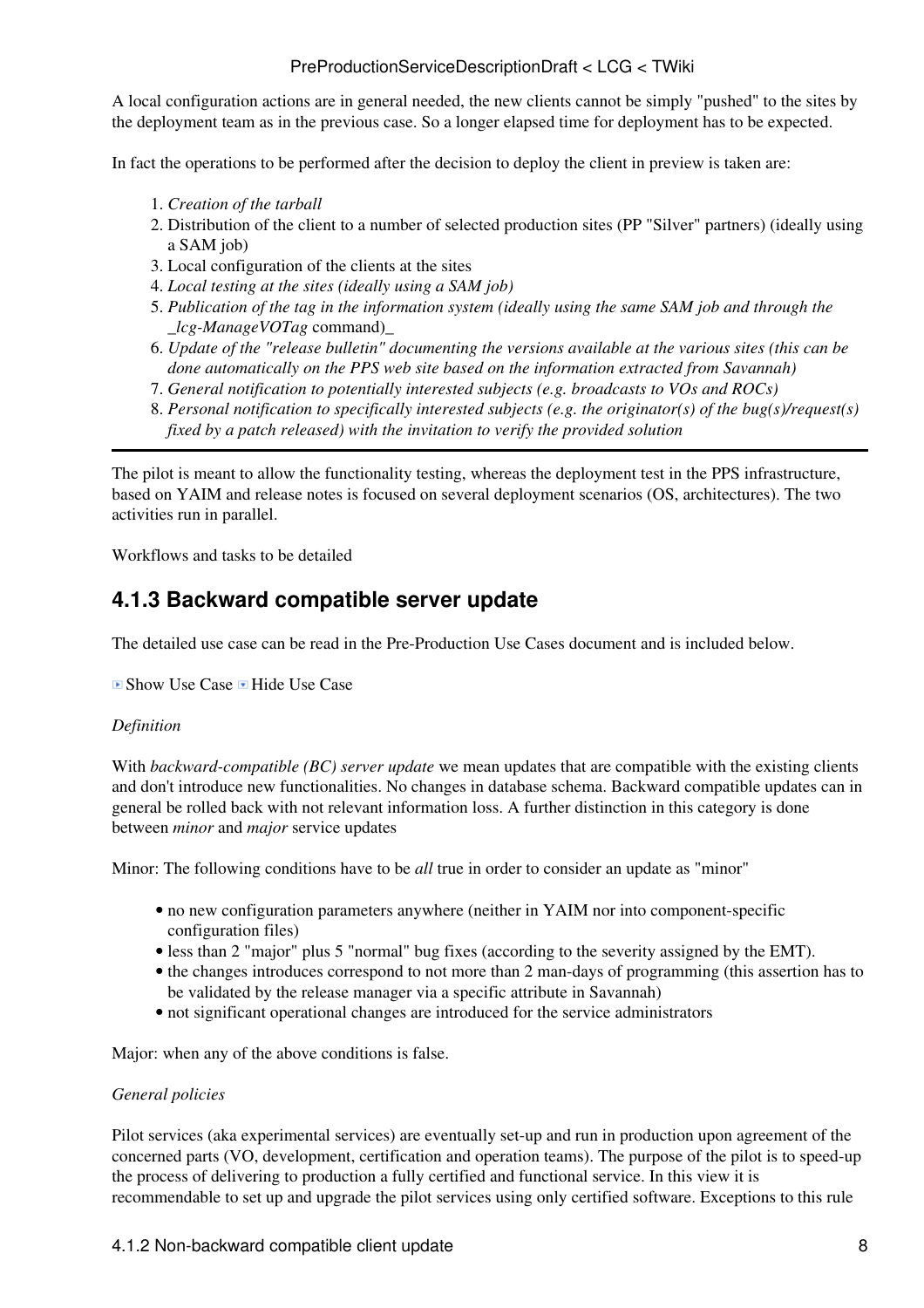may be decided by the concerned parts for justified opportunity reasons. The use of non-certified software in the pilots has however to be justified, documented and recorded in order to safe-guard the reproducibility of the working environment and the integrity of the future releases.

In both major and minor cases, pilot services are set-up and run in production by a number of selected partner sites identified as *PP "Gold" partners*. VOs get explicitly involved in the activity only in case of major updates. In case of minor updates the pilot activity is kept internal to the service infrastructure .

Pilot services for **minor updates** will be operated in production for 1 week. No artificial or focused "solicitation" of the service will be created. Only standard production activity + monitoring. In this case, running the pilot will be exactly like running the production service. The only extra commitment requested to the supporting production site is the awareness that the service is still experimental, so a prompt reaction is requested in case of problems in order to roll-back.

For **major updates** a preliminary negotiation between VOs, deployment teams and sites is necessary in order to agree on terms and conditions of the pilot activity. The negotiation is chaired and followed-up by the preproduction coordination team. The different phases of this negotiations consist into:

- identify suitable candidate sites among the PP Gold partners (or volunteers)
- provide information about the new features to the VOs and letting them express their interest into participating to the pilot activity. This is done through several channels, e.g. announcement during WLCG/EGEE Operations meeting; broadcast to VO Managers; direct communication to Experiment Integration and Support team (EIS).
- restrict (eventually) the rose of candidates/options and call a meeting to kick-off the deployment activity, During this meeting an agreement has to be reached about the timeline of the site to set-up the service (e.g. 1 week) and the VO to give feedback (e.g. 2 weeks). Eventually the VOs may ask to be able to identify and select the sites providing the pilot services via jdl.

Once the pilot is started reminders for feedback are regularly sent to the VOs by the preproduction coordination.

The feedback provided by the VOs is taken into account, followed-up and eventually summarised and propagated the release notes by the release team.

In case no VOs commit to be active on the pilot service, or no feedback is received within the agreed timeline, the pilot service is evaluated with the same success criteria in use for the minor updates, and the decision to go to production is made internally by the operations team. In that case the release notes mention explicitly that **no feedback from users** was received during the pilot service.

As part of the preproduction service, deployment test of the update over significant deployment scenarios are run in parallel and separately from the pilot activity.

In case of updates to the services needed to fix critical bugs in production or security vulnerabilities the aforesaid policies may be overruled by joint decision of the EMT and PPS coordination.

The basic workflow described in the use case above is developed here with explicit mention of the connected tasks. A summary table with the relevant subtasks estimated effort and task rating is given at the end.

Steps and the numbers written in green are relevant only for *minor* updates. Steps and the numbers written in red are relevant only for *major* updates. Steps written in black are common to the two cases.

The initiator or owner of the action is indicated in square brackets at the beginning.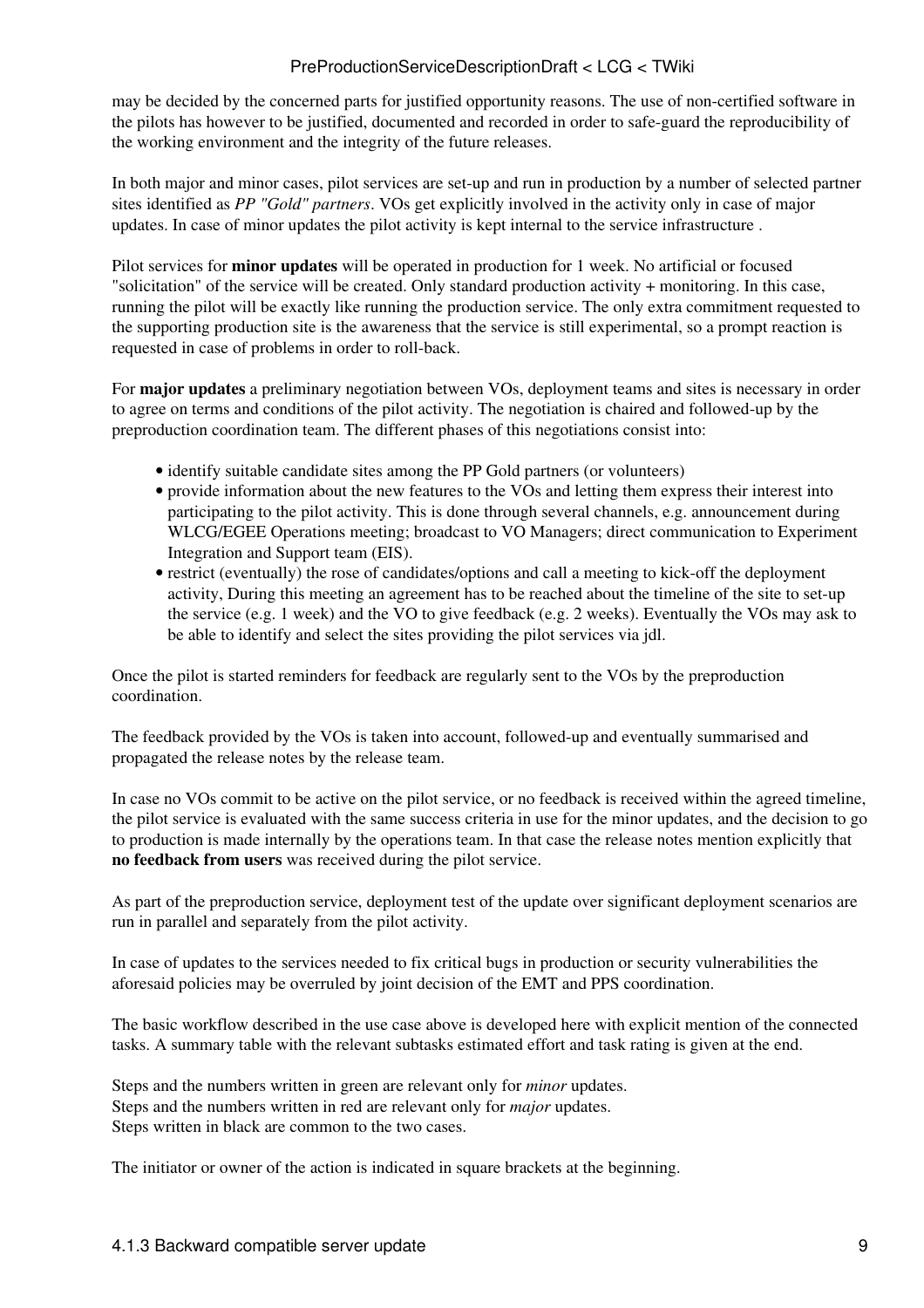- 1. [ITR and/or Developer (via EMT), VO]: Forward the request for a new pilot to the PPS coordinator
	- $\triangle$  EMT: this is normally the case for minor updates
	- VO: if a pilot service is requested by a VO it is normally dealing with a major update of the ♦ functionality (or perceived as such by the user). The requested is forwarded either contacting [pps-support@cernNOSPAMPLEASE.ch](mailto:pps-support@cernNOSPAMPLEASE.ch) or during one of the regular operations meetings (WLCG/EGEE Operations meeting, WLCG Service Coordination Meeting)
- 2. [PPS Coordinator]: pre-screen available resources
	- ♦ identify suitable candidates sites among the Gold Sites (or volunteers)
	- provide information about the new features to the VOs and let them express their interest into ♦ participating to the pilot activity. This is done through several channels, e.g. announcement during WLCG/EGEE Operations meeting; broadcast to VO Managers; direct communication to Experiment Integration and Support team (EIS).
	- ♦ restrict the rose of candidates/options and select the sites to run the pilot
	- ♦ verify that adequate documentation is available for installation, configuration
- [PPS Coordinator]: Contact the Gold Site and give instruction to start the pilot 3.
	- ♦ give pointers to documentation
	- ♦ agree on timelines
- 4. [PPS Coordinator]: Organise a pilot kick-off meeting with the Gold Sites, SA3, the developers (if needed), the VOs
- 5. [Gold Site(s), ITR, PPS Coordinator, VO, Developers] Participate to the pilot kick-off meeting
	- The goal of the meeting is to reach an agreement about the timeline for the site to set-up the ♦ service (e.g. 1 week) and for the VO to give feedback (e.g. 2 weeks). Particular requirements from the VOs are also expressed in this meeting.
- 6. [PPS Repository Manager] Set-up a mirror repository. This stem may be not needed in some cases, but tt is likely that, if the service is going to be published in the production information system, the repository used for the installation will be mirrored in order to decouple the production environment from changes possibly happening in the original one provided by the developers.
- 7. [Gold Site] Set-up the pilot service . It is likely that, if the service is going to be published in the production information system, the repository used for the installation will be mirrored from the original one provided by the developers. In that cas alos the set-up of the mirror repository has to be considered
- 8. [Gold Site, ITR and/or Developers] : Run the pilot service
	- The Gold Site manager is generally meant to act as a production **service manager**, the only ♦ special commitment with the PPS activity being the prompt reaction in case of problems or in the event of a roll-back
	- ITR and Developers may be called to help the Gold Site as **service experts** especially in ♦ support of new and undocumented features. Sometimes, especially if the Gold Site is "close" to developers, the role may end-up to be covered by the site administrator itself.
	- Changes in the system however should only be applied by the Gold Site manager, who is ♦ finally responsible for the feedback given to the release from the operational point of view
	- Any subsequent change/issue in the system following the first set-up should be also notified ♦ in copy to the PPS Coordinator (through the pps-support mailing list)
	- The default duration of the pilot (after completed installation) is fixed to 1 week for minor ♦ updates and 2 weeks for major updates. Exceptions or different requirements can be discussed individually during the preliminary phases. The PPS Coordinator is in charge of checking periodically and eventually to send reminders.
- 9. [Gold Site] : Produce post-mortem pilot report (set-up description, non-functional issues e.g. resource consumption, stability): 4PH
- 10. [Gold Site, ITR, Release Manager, PPS Coordinator, VO, Developers]: a "post mortem" or "wrap-up" meeting is done upon success or expiration of the timeline previously agreed. In this meeting an assessment is done and a decision is made about the follow-up (including decision to prolongate the testing time). Eventually general guidelines for the deployment can be drafted. In case of minor updates this discussion in brought to the EMT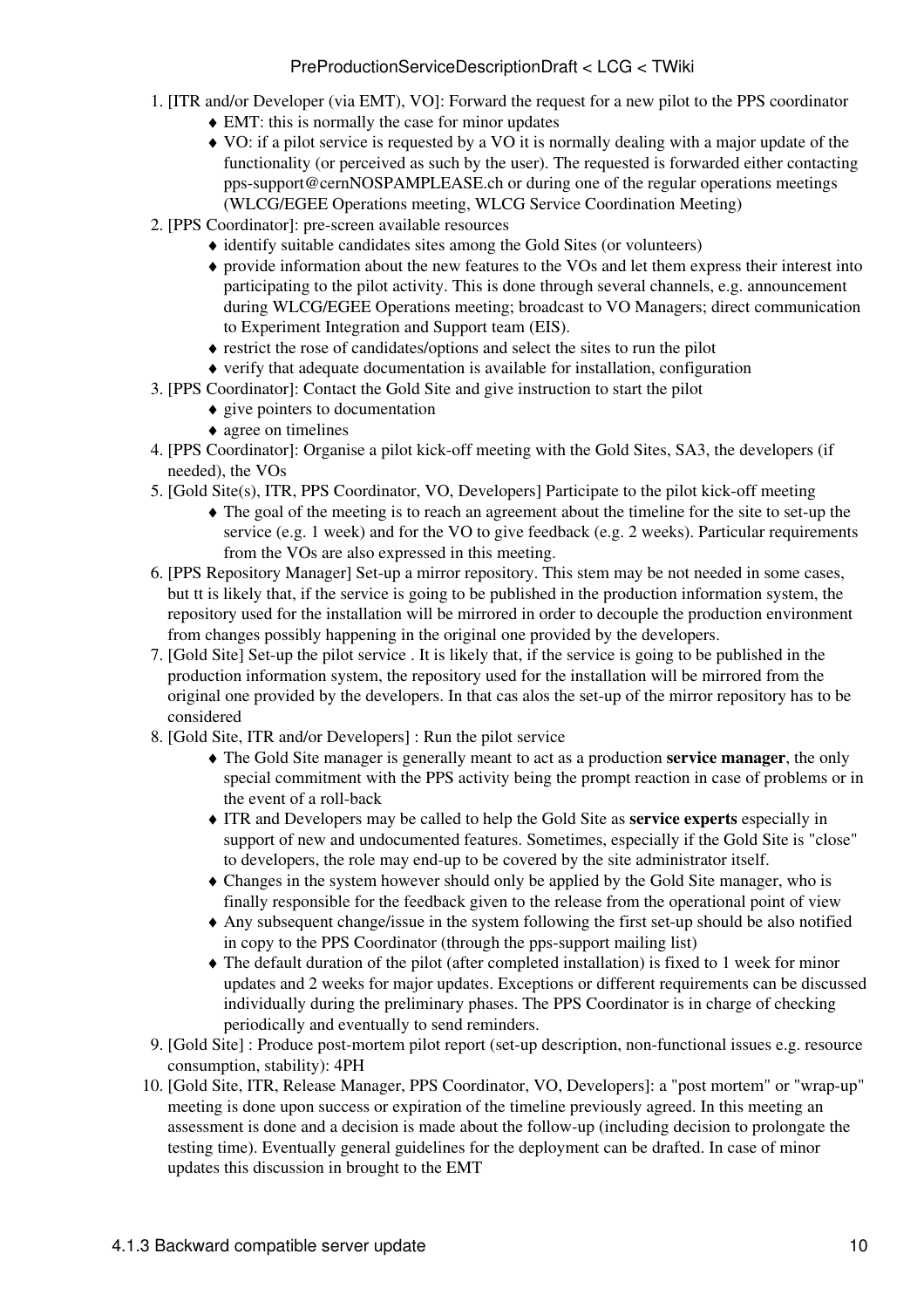| <b>Gold Site</b>                       | Produce post-mortem pilot report<br>(set-up description, non-functional<br>issues e.g. resource consumption,<br>stability) | 0.5            | $\overline{4}$ |                                                                     |  |
|----------------------------------------|----------------------------------------------------------------------------------------------------------------------------|----------------|----------------|---------------------------------------------------------------------|--|
| Who                                    | What                                                                                                                       | effort<br>(PD) | Credits        | <b>Notes</b>                                                        |  |
| <b>PPS</b> Coordinator                 | Pre-screen of resources for pilot<br>start-up                                                                              | 0.75           | 6              |                                                                     |  |
| <b>PPS</b> Coordinator                 | Instruct the gold site to start the pilot                                                                                  | 0.25           | $\overline{2}$ |                                                                     |  |
| <b>PPS</b> Coordinator                 | Organise a pilot kick-off meeting                                                                                          | 0.25           | $\overline{2}$ | $\qquad \qquad -$                                                   |  |
| PPS Coordinator,<br>Gold Site, ITR, VO | Participate to kick-off meeting<br>(preparation, attendance, follow-up)                                                    | 0.25           | $\overline{2}$ |                                                                     |  |
| <b>PPS</b> Repository<br>Manager       | Set-up a mirror repository                                                                                                 | 0.5            | $\overline{4}$ |                                                                     |  |
| Gold Site                              | Set-up the pilot service                                                                                                   | 1.5            | 12             |                                                                     |  |
| <b>Gold Site</b>                       | Provide 1 week of support as service<br>manager                                                                            | $\mathbf{1}$   | 8              | averaged data from<br><b>CREAM</b> and WMS<br>experimental services |  |
| Gold Site, ITR or<br>Developers        | Provide 1 week of support as service<br>expert                                                                             | $\overline{2}$ | 16             | averaged data from<br><b>CREAM</b> and WMS<br>experimental services |  |

#### *Tasks and Effort*

[PPS Coordinator, Gold Site, ITR, VO| Participation to wrap-up meeting, including preparation and follow-up|0.25|2| - |

Based on the table above an estimation of the integrated effort to be spent by SA1 to run a 3-week pilot in PPS is

Total SA1 effort (for a 3-week pilot):

- PPS Coordination: 1.25PD
- Gold Site: 5.5PD
- *Service expert support: 6PD (to be counted if provided by the Gold Site or SA1 personnel)*

### <span id="page-11-0"></span>**4.1.4 Non-backward compatible server update**

The detailed use case can be read in the [Pre-Production Use Cases](https://twiki.cern.ch/twiki/bin/view/LCG/PreProductionUseCases) document and is included below.

 $\Box$  Show Use Case  $\Box$  Hide Use Case

#### *Definition*

With *backward-compatible (BC) server update* we mean updates that are compatible with the existing clients and don't introduce new functionalities. No changes in database schema. Backward compatible updates can in general be rolled back with not relevant information loss. A further distinction in this category is done between *minor* and *major* service updates

Minor: The following conditions have to be *all* true in order to consider an update as "minor"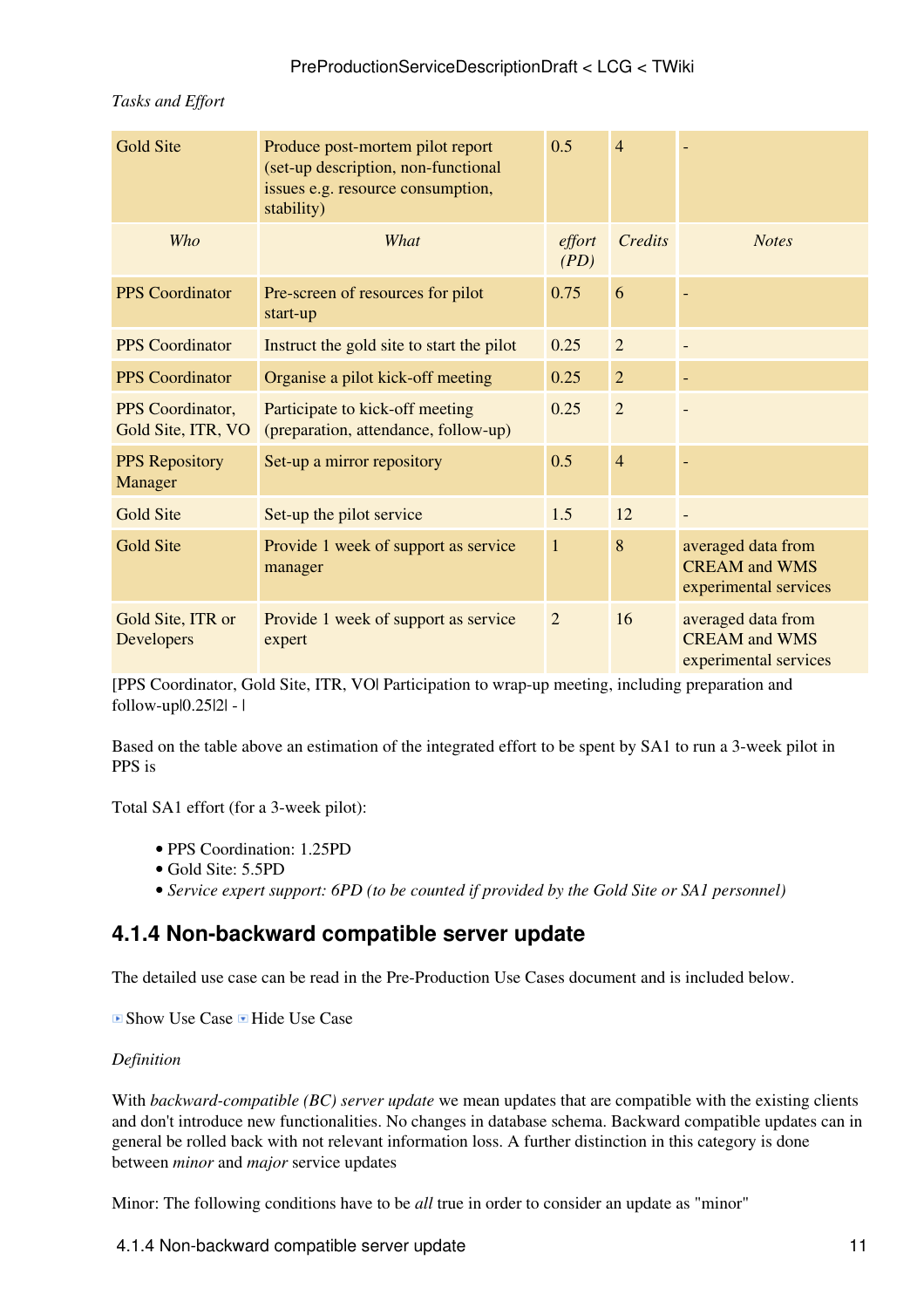- no new configuration parameters anywhere (neither in YAIM nor into component-specific configuration files)
- less than 2 "major" plus 5 "normal" bug fixes (according to the severity assigned by the EMT).
- the changes introduces correspond to not more than 2 man-days of programming (this assertion has to be validated by the release manager via a specific attribute in Savannah)
- not significant operational changes are introduced for the service administrators

Major: when any of the above conditions is false.

#### *General policies*

Pilot services (aka experimental services) are eventually set-up and run in production upon agreement of the concerned parts (VO, development, certification and operation teams). The purpose of the pilot is to speed-up the process of delivering to production a fully certified and functional service. In this view it is recommendable to set up and upgrade the pilot services using only certified software. Exceptions to this rule may be decided by the concerned parts for justified opportunity reasons. The use of non-certified software in the pilots has however to be justified, documented and recorded in order to safe-guard the reproducibility of the working environment and the integrity of the future releases.

In both major and minor cases, pilot services are set-up and run in production by a number of selected partner sites identified as *PP "Gold" partners*. VOs get explicitly involved in the activity only in case of major updates. In case of minor updates the pilot activity is kept internal to the service infrastructure .

Pilot services for **minor updates** will be operated in production for 1 week. No artificial or focused "solicitation" of the service will be created. Only standard production activity + monitoring. In this case, running the pilot will be exactly like running the production service. The only extra commitment requested to the supporting production site is the awareness that the service is still experimental, so a prompt reaction is requested in case of problems in order to roll-back.

For **major updates** a preliminary negotiation between VOs, deployment teams and sites is necessary in order to agree on terms and conditions of the pilot activity. The negotiation is chaired and followed-up by the preproduction coordination team. The different phases of this negotiations consist into:

- identify suitable candidate sites among the PP Gold partners (or volunteers)
- provide information about the new features to the VOs and letting them express their interest into participating to the pilot activity. This is done through several channels, e.g. announcement during WLCG/EGEE Operations meeting; broadcast to VO Managers; direct communication to Experiment Integration and Support team (EIS).
- restrict (eventually) the rose of candidates/options and call a meeting to kick-off the deployment activity, During this meeting an agreement has to be reached about the timeline of the site to set-up the service (e.g. 1 week) and the VO to give feedback (e.g. 2 weeks). Eventually the VOs may ask to be able to identify and select the sites providing the pilot services via jdl.

Once the pilot is started reminders for feedback are regularly sent to the VOs by the preproduction coordination.

The feedback provided by the VOs is taken into account, followed-up and eventually summarised and propagated the release notes by the release team.

In case no VOs commit to be active on the pilot service, or no feedback is received within the agreed timeline, the pilot service is evaluated with the same success criteria in use for the minor updates, and the decision to go to production is made internally by the operations team. In that case the release notes mention explicitly that **no feedback from users** was received during the pilot service.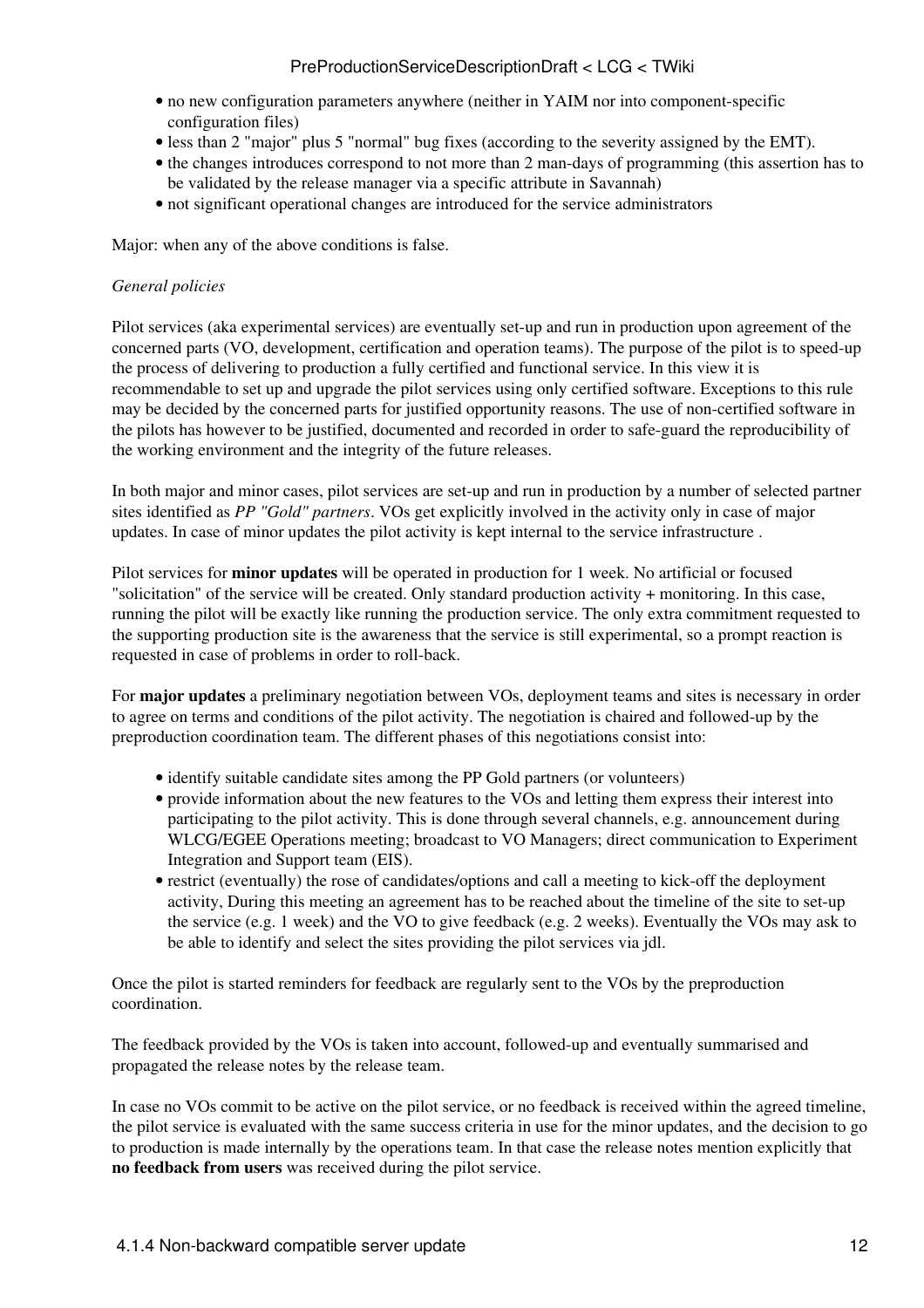As part of the preproduction service, deployment test of the update over significant deployment scenarios are run in parallel and separately from the pilot activity.

In case of updates to the services needed to fix critical bugs in production or security vulnerabilities the aforesaid policies may be overruled by joint decision of the EMT and PPS coordination.

## <span id="page-13-0"></span>**4.2 Middleware Quality Services**

### <span id="page-13-1"></span>**4.2.1 Overview**

Mission: "To test the middleware deployment tools (packaging, documentation) against scenarios relevant for production"

- Workload distributed among 'PPS' sites (not registered as production)
- Services published in pre-production IS
- Testing interaction with different platforms, batch and storage systems
- Contributing to interoperability testing
- Providing additional info and advice for deployment in production
- Dedicated monitoring infrastructure for validation
- "service-oriented" testing: several deployment test managers sharing the tools
- NOT production-like service --> pre-deployment runs on-demand with releases

task for regions

- set-up and run test services in different deployment scenarios
- set requirements for deployment scenarios coming from the sites and local Vos
- evolutionary maintenance of monitoring infrastructure for validation
- evolutionary maintenance of automated distribution tools
- deployment testing management (run tests and wrap-up feedback, per-service)

coordinations tasks

- Deployment testing coordination (tools and procedures) ? delegated
- Set requirements for deployment scenarios coming from middleware development/certification and "global" VOs
- Release management (tools and procedures) ? delegated
- Interface to EMT

MPS interface with VOs, regions, sites and middleware providers for the definition and kick-off of new pilots

### <span id="page-13-2"></span>**4.2.2 Pre-deployment test**

to be written

*Tasks and Effort*

| <b>SAM Client</b><br>Administrator | Provide 1 week of support as<br>SAM-server service manager | 0.5            | $\overline{4}$ | Possibly including minor<br>re-configurations |
|------------------------------------|------------------------------------------------------------|----------------|----------------|-----------------------------------------------|
| Who                                | What                                                       | effort<br>(PD) | Credits        | <b>Notes</b>                                  |
|                                    | Clone a SAM Sensor                                         |                | 8              |                                               |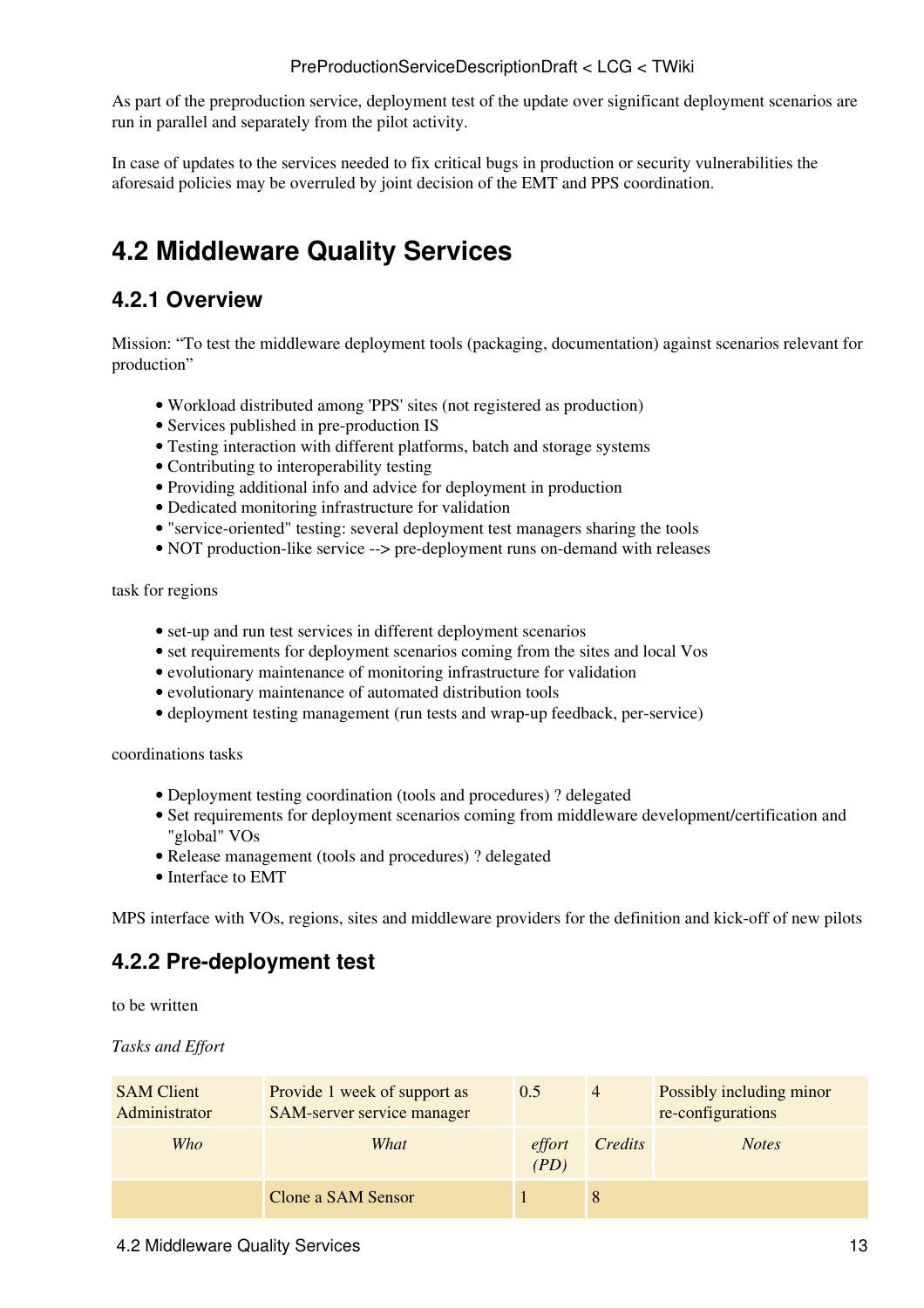| <b>SAM Client</b><br>Administrator |                                                            |     |                |                                               |
|------------------------------------|------------------------------------------------------------|-----|----------------|-----------------------------------------------|
| <b>SAM Portal</b><br>Administrator | Create a display for a new sensor                          | 0.5 | $\overline{4}$ | $\overline{\phantom{0}}$                      |
| <b>SAM Client</b><br>Administrator | Provide 1 week of support as<br>SAM-client service manager | 0.5 | $\overline{4}$ | Possibly including minor<br>re-configurations |

### <span id="page-14-0"></span>**4.2.3 Release Testing**

The *Release Testing* is a complementary step of the [process of releasing middleware Updates to the](https://twiki.cern.ch/twiki/bin/view/LCG/PPSReleaseProcedures#PPS_Production) [production system](https://twiki.cern.ch/twiki/bin/view/LCG/PPSReleaseProcedures#PPS_Production) . Before the middleware updates are released to the public, they are delivered to a number of selected production sites. Sites involved in release testing may be part of pools performing similar task at regional level. The sites apply the update to one or more of their grid services and provide feedback to the release managers. Details on the integration of the release testing with the release procedure are available in [PPSReleaseProcedures#PPS\\_Production](https://twiki.cern.ch/twiki/bin/view/LCG/PPSReleaseProcedures#PPS_Production).

*Tasks and Effort*

| Who | What                                                                | $effort (PD)$ <i>Credits Notes</i> |                          |
|-----|---------------------------------------------------------------------|------------------------------------|--------------------------|
|     | Production Site Apply a middleware update for release testing 0.125 |                                    | $\overline{\phantom{0}}$ |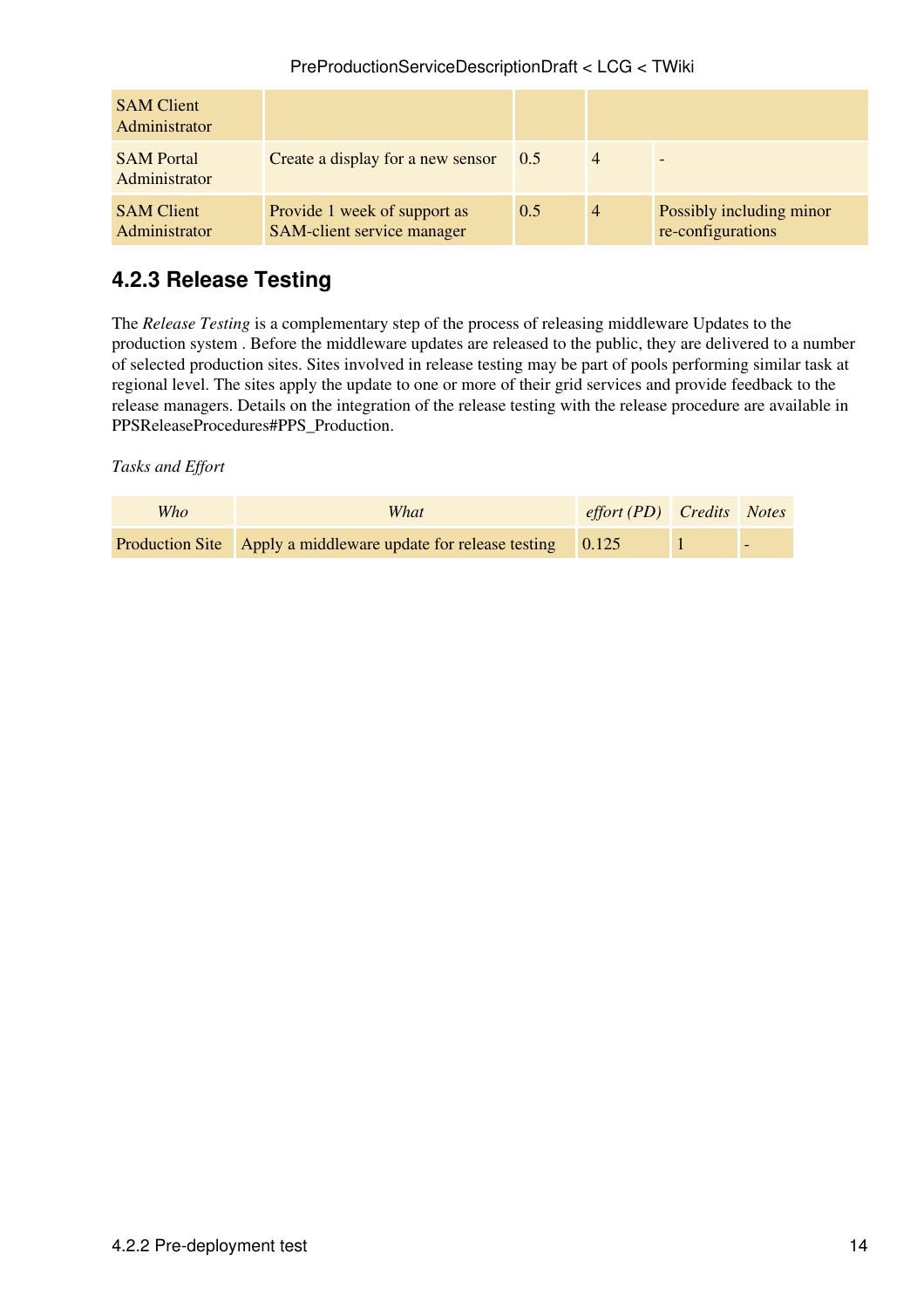## <span id="page-15-0"></span>**5 Non-functional tasks and workflows**

## <span id="page-15-1"></span>**5.1 Coordination**

## <span id="page-15-2"></span>**5.2 Support Area**

- <span id="page-15-3"></span>**5.2.1 Release Management**
- <span id="page-15-4"></span>**5.2.2 Activity Management**
- <span id="page-15-5"></span>**5.2.3 Metrics and Quality**
- <span id="page-15-6"></span>**5.2.4 Communication**